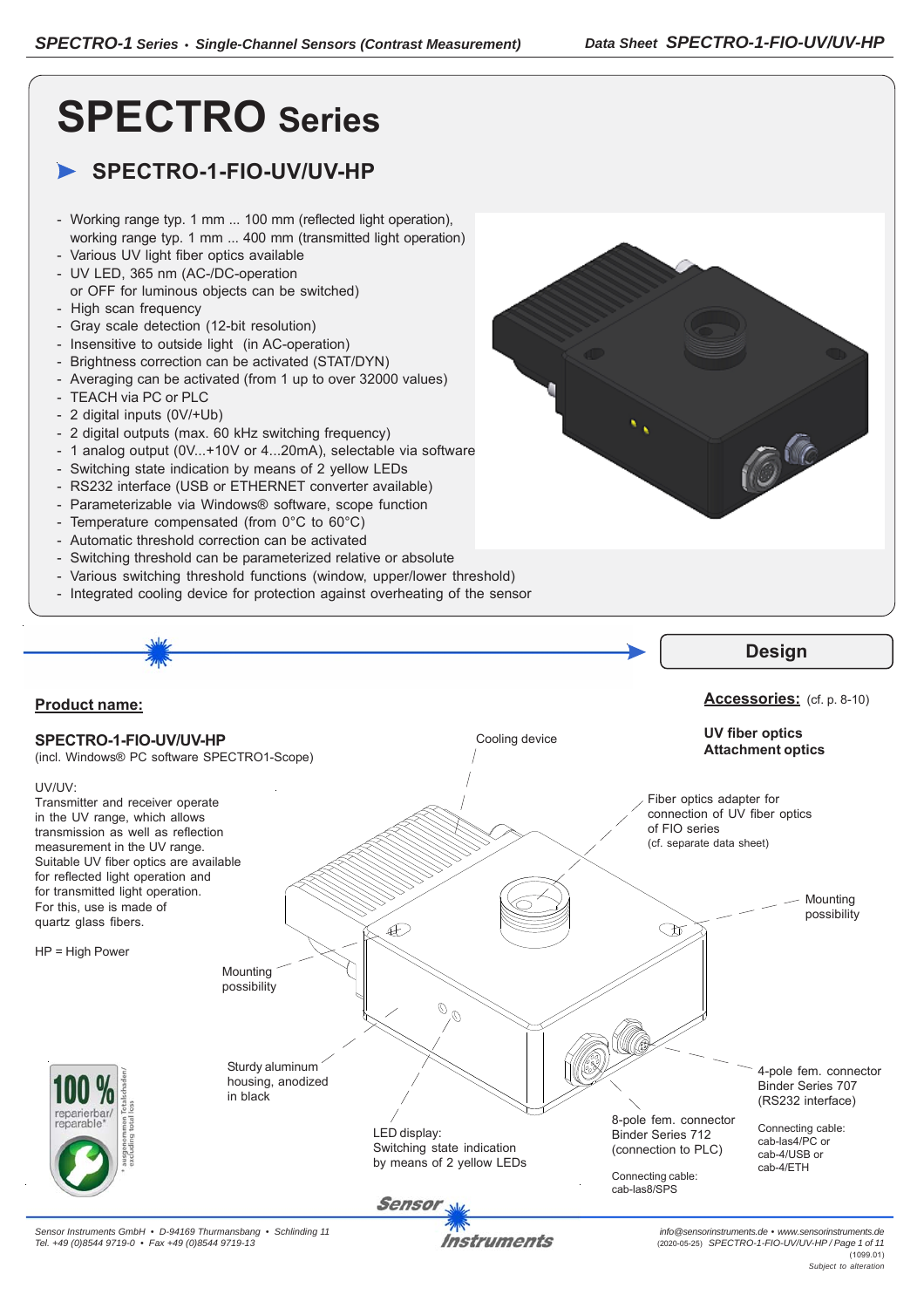

**Technical Data** 

| <b>Model</b>                                                                      | SPECTRO-1-FIO-UV/UV-HP                                                                                                                                                                                                                                                                                                                                                    |                                                                                                                                                                                                                                                                                                |  |
|-----------------------------------------------------------------------------------|---------------------------------------------------------------------------------------------------------------------------------------------------------------------------------------------------------------------------------------------------------------------------------------------------------------------------------------------------------------------------|------------------------------------------------------------------------------------------------------------------------------------------------------------------------------------------------------------------------------------------------------------------------------------------------|--|
| Voltage supply                                                                    |                                                                                                                                                                                                                                                                                                                                                                           | +24VDC (± 10%), reverse polarity protected, overcurrent protected                                                                                                                                                                                                                              |  |
| Current consumption                                                               |                                                                                                                                                                                                                                                                                                                                                                           | $< 220$ mA                                                                                                                                                                                                                                                                                     |  |
| Max. switching current                                                            |                                                                                                                                                                                                                                                                                                                                                                           | 100 mA, short circuit proof                                                                                                                                                                                                                                                                    |  |
| Switching state indication                                                        |                                                                                                                                                                                                                                                                                                                                                                           | 2 yellow LED visualize the physical state of the outputs OUT0 and OUT1                                                                                                                                                                                                                         |  |
| Digital inputs (2x)                                                               |                                                                                                                                                                                                                                                                                                                                                                           | INO and IN1 (Pin 3 and 4): digital $(0V/+24V)$                                                                                                                                                                                                                                                 |  |
| Digital outputs (2x)                                                              |                                                                                                                                                                                                                                                                                                                                                                           | OUT0 and OUT1 (Pin 5 and 6): digital (0V/+24V), npn-/pnp-able (bright-/dark-switching, can be switched)                                                                                                                                                                                        |  |
| Analog output (1x)                                                                | ANALOG (Pin 8): voltage 0  +10V or current 4  20mA,<br>adjustable via PC software                                                                                                                                                                                                                                                                                         |                                                                                                                                                                                                                                                                                                |  |
| Interface                                                                         | <b>RS232</b>                                                                                                                                                                                                                                                                                                                                                              |                                                                                                                                                                                                                                                                                                |  |
| Pulse lengthening                                                                 |                                                                                                                                                                                                                                                                                                                                                                           | 0  100 ms, adjustable via PC software                                                                                                                                                                                                                                                          |  |
| Averaging                                                                         | max. 32768 values, adjustable via PC software                                                                                                                                                                                                                                                                                                                             |                                                                                                                                                                                                                                                                                                |  |
| Scan frequency<br>(LED mode AC, DC or<br>OFF, can be switched via<br>PC software) | LED mode AC (depends on parameterization):<br>Frequency [Hz] Digital outputs Analog output<br>Max. 50 000<br>Off<br>Off<br>Max. 48 000<br>On<br>Off<br>Max. 42 000<br>Off<br>On<br>Max. 41 000<br><b>On</b><br>On<br>Measurements were made with the smallest gain at the<br>receiver (AMP1). At the highest gain (AMP8), rthe<br>frequency is reduced by a factor of 10. | LED mode DC / OFF (depends on parameterization):<br>Frequency [Hz] Digital outputs Analog output<br>Max. 175 000<br>Off<br>Off<br>Max. 135 000<br>Off<br>On<br>Max. 100 000<br>Off<br>On<br>Max. 85 000<br><b>On</b><br>On<br>The frequency is independent of the gain set at the<br>receiver. |  |
| Switching frequency                                                               | max. 60 kHz                                                                                                                                                                                                                                                                                                                                                               |                                                                                                                                                                                                                                                                                                |  |
| Analog band width                                                                 | max. 90 kHz (-3 dB)                                                                                                                                                                                                                                                                                                                                                       |                                                                                                                                                                                                                                                                                                |  |
| Transmitter (light source)                                                        | UV LED, 365 nm                                                                                                                                                                                                                                                                                                                                                            |                                                                                                                                                                                                                                                                                                |  |
| Transmitter control                                                               | can be switched via PC software:<br>AC operation (LED MODE-AC), DC operation (LED MODE-DC), OFF operation (LED MODE-OFF)                                                                                                                                                                                                                                                  |                                                                                                                                                                                                                                                                                                |  |
| Object distance<br>(measuring range)                                              | with reflected light fiber optics: typ. 1 mm  100 mm (depends on fiber optics and attachment optics)<br>with transmitted light fiber optics: typ. 10 mm  400 mm (depends on fiber optics and attachment optics)                                                                                                                                                           |                                                                                                                                                                                                                                                                                                |  |
| Receiver                                                                          | photo diode                                                                                                                                                                                                                                                                                                                                                               |                                                                                                                                                                                                                                                                                                |  |
| Receiver gain setting                                                             | 8 steps (AMP1  AMP8), adjustable via PC software                                                                                                                                                                                                                                                                                                                          |                                                                                                                                                                                                                                                                                                |  |
| Ambient light                                                                     | max. 5000 Lux                                                                                                                                                                                                                                                                                                                                                             |                                                                                                                                                                                                                                                                                                |  |
| Size of light spot                                                                | typ. $\varnothing$ 1 mm $\varnothing$ 10 mm<br>depends on fiber optics and attachment optics used (cf. catalog FIO series)                                                                                                                                                                                                                                                |                                                                                                                                                                                                                                                                                                |  |
| Reproducibility                                                                   | 2 digits at 12-bit A/D conversion                                                                                                                                                                                                                                                                                                                                         |                                                                                                                                                                                                                                                                                                |  |
| Housing dimensions                                                                | LxWxH approx. 95 mm x 65 mm x 38 mm (incl. fiber optics adaptor M18x1, without connectors)                                                                                                                                                                                                                                                                                |                                                                                                                                                                                                                                                                                                |  |
| Housing material                                                                  | aluminum, anodized in black                                                                                                                                                                                                                                                                                                                                               |                                                                                                                                                                                                                                                                                                |  |
| Enclosure rating                                                                  | <b>IP64</b>                                                                                                                                                                                                                                                                                                                                                               |                                                                                                                                                                                                                                                                                                |  |
| Connecting cables                                                                 | to PLC: cab-las8/SPS or cab-las8/SPS-w<br>to PC/RS232 interface: cab-las4/PC or cab-las4/PC-w<br>to PC/USB interface: cab-4/USB or cab-4/USB-w<br>to PC/Ethernet interface: cab-4/ETH                                                                                                                                                                                     |                                                                                                                                                                                                                                                                                                |  |
| Type of connector                                                                 | connection to PLC: 8-pole fem. connector (Binder series 712)<br>connection to PC: 4-pole fem. connector (Binder series 707)                                                                                                                                                                                                                                               |                                                                                                                                                                                                                                                                                                |  |
| Operating temp. range                                                             | $-20^{\circ}$ C  +55 $^{\circ}$ C                                                                                                                                                                                                                                                                                                                                         |                                                                                                                                                                                                                                                                                                |  |
| Storage temperature range                                                         | $-20^{\circ}$ C  +85 $^{\circ}$ C                                                                                                                                                                                                                                                                                                                                         |                                                                                                                                                                                                                                                                                                |  |
| EMC test acc. to                                                                  | ce<br>DIN EN 60947-5-2                                                                                                                                                                                                                                                                                                                                                    |                                                                                                                                                                                                                                                                                                |  |

Sensor<sub>N</sub>

*Sensor Instruments GmbH • D-94169 Thurmansbang • Schlinding 11 Tel. +49 (0)8544 9719-0 • Fax +49 (0)8544 9719-13*

**Instruments**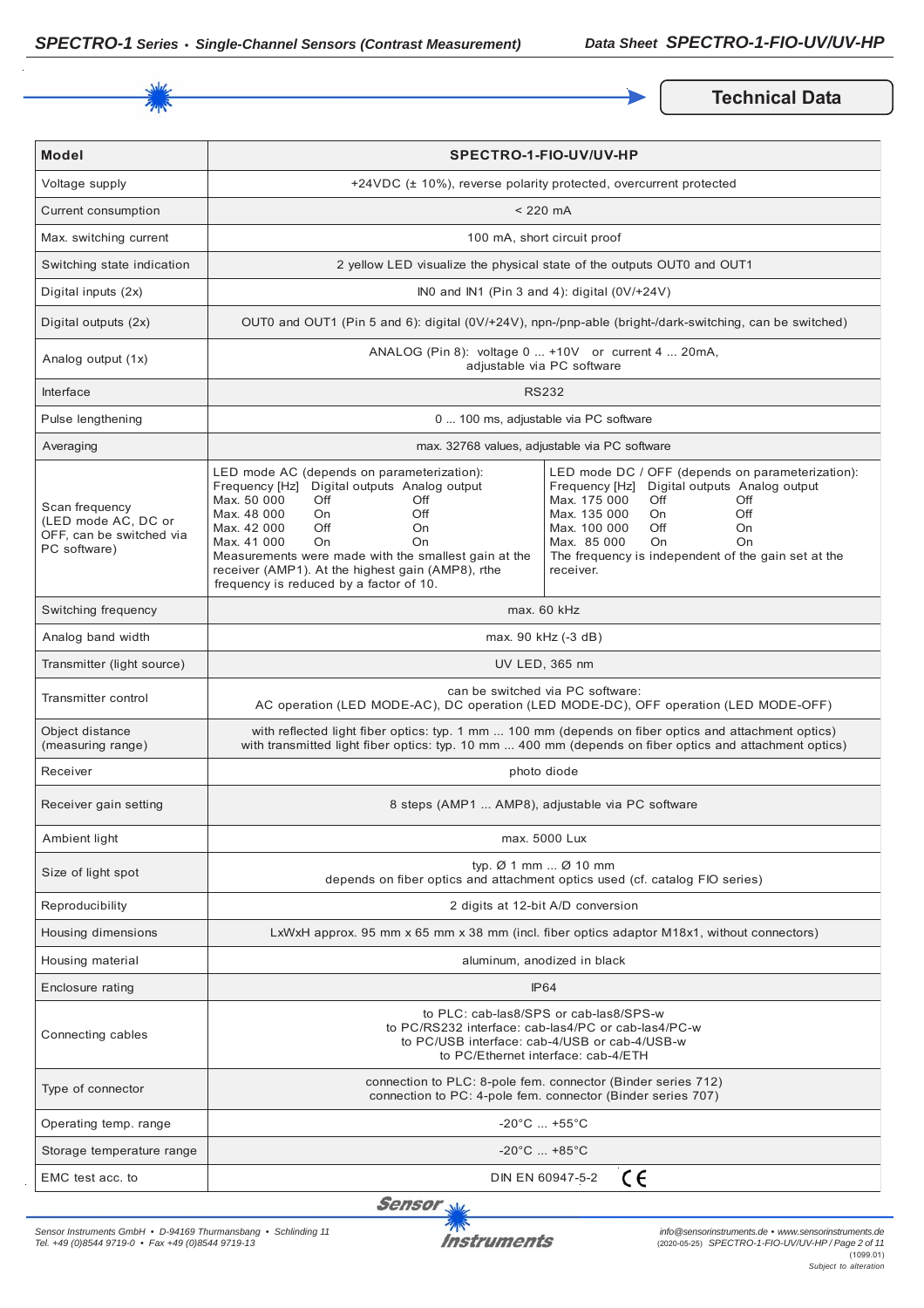



*Sensor Instruments GmbH • D-94169 Thurmansbang • Schlinding 11 Tel. +49 (0)8544 9719-0 • Fax +49 (0)8544 9719-13*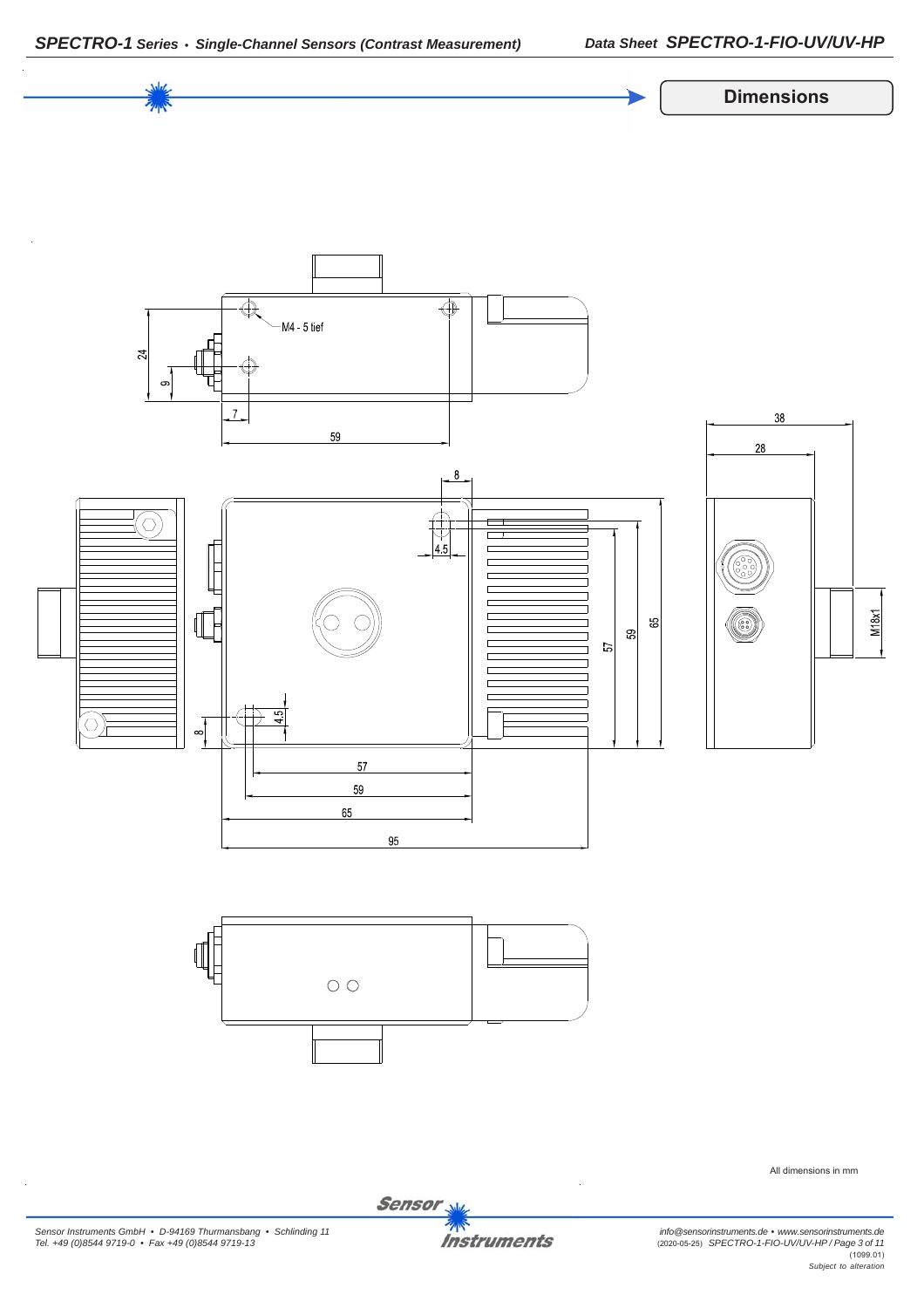



*Sensor Instruments GmbH • D-94169 Thurmansbang • Schlinding 11 Tel. +49 (0)8544 9719-0 • Fax +49 (0)8544 9719-13*

Instruments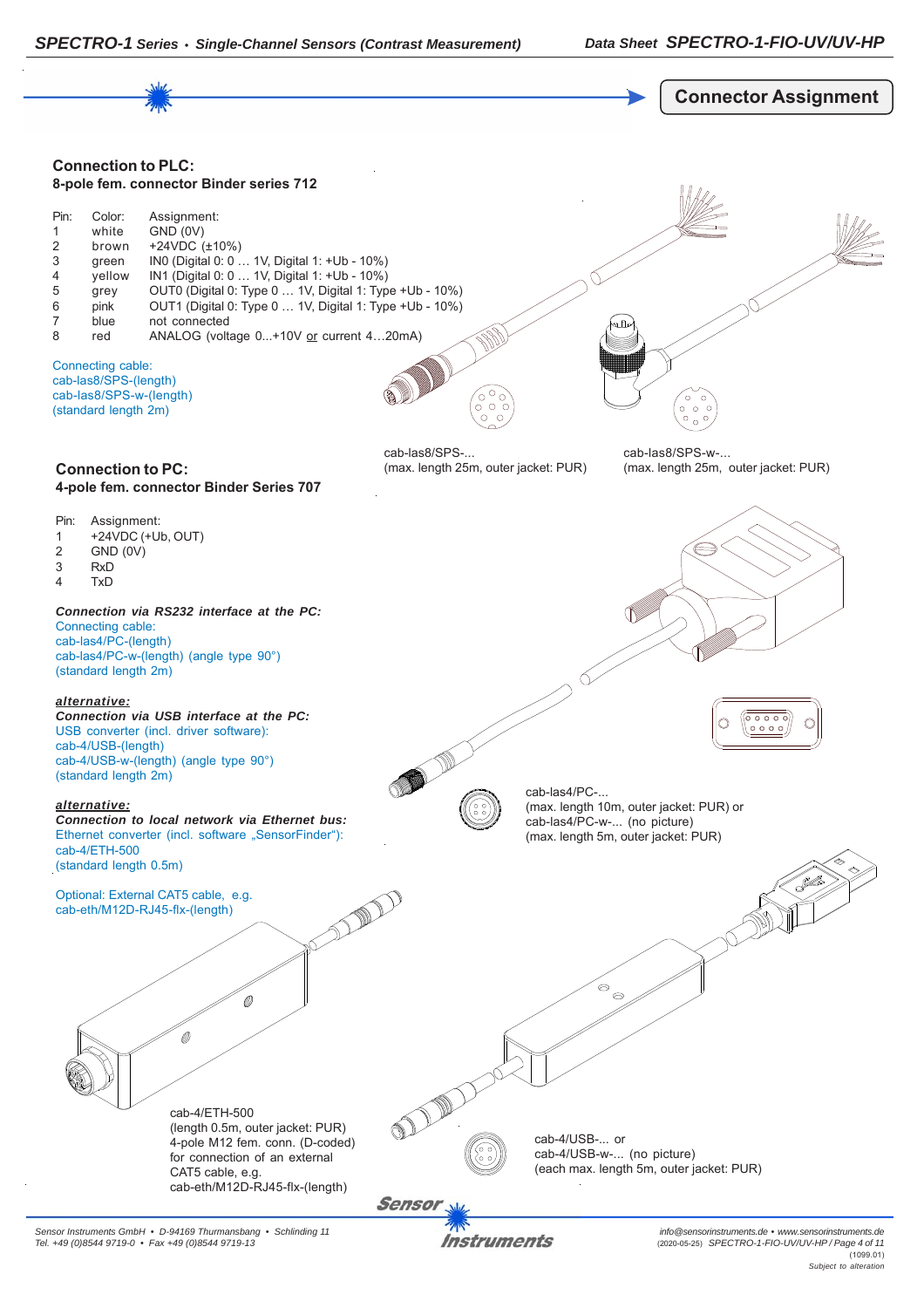



## **Measuring principle of the sensors of SPECTRO-1 series:**

The sensors of the SPECTRO-1 series are of single-channel design, i.e. they acquire the analog signal that comes from a receiver and evaluate this signal. Various light sources such as white light, UV light, IR light, or a laser can be used as a transmitter. The receiver is correspondingly matched to the transmitter. The acquired analog signal is provided through a voltage output and a current output.

The software can be used to select various evaluation modes for the analog signal. The status of the analog signal is provided through 2 digital outputs in accordance with the selected evaluation mode. A digital input allows external "teaching" of the sensor. An additional input allows the "freezing" of the analog output signal upon a positive input edge.

The SPECTRO-1 sensor allows highly flexible signal acquisition. The sensor, for example, can be operated in alternating-light mode (AC mode), which means the sensor is not influenced by external light, or in constant-light mode (DC mode), which provides outstanding high-speed sensor operation. An OFF function deactivates the sensor's integrated light source and changes to DC mode, which allows the sensor to detect so-called "self-luminous objects". With the stepless adjustment of the integrated light source, the selectable gain of the receiver signal, and an INTEGRAL function the sensor can be adjusted to almost any surface or any "selfluminous object".

A micro-controller performs 12-bit analog/digital conversion of the analog signal, which allows recording and evaluation of the signal. Furthermore the SPECTRO-1 sensor offers various options for intelligent signal processing such as e.g. dirt accumulation compensation.

Parameters and measurement values can be exchanged between PC and sensor either through RS232 or Ethernet (using an Ethernet converter). Through the interface all the parameters can be stored in the non-volatile EEPROM of the sensor.

The PC software facilitates the parameterisation, diagnostics, and adjustment of the sensor system (oscilloscope function). The software furthermore provides a data recorder function that automatically records data and stores them on the hard disk of the PC.

SPECTRO-1 sensors are temperature-compensated over a range of 0°C to 80°C.

**Sensor**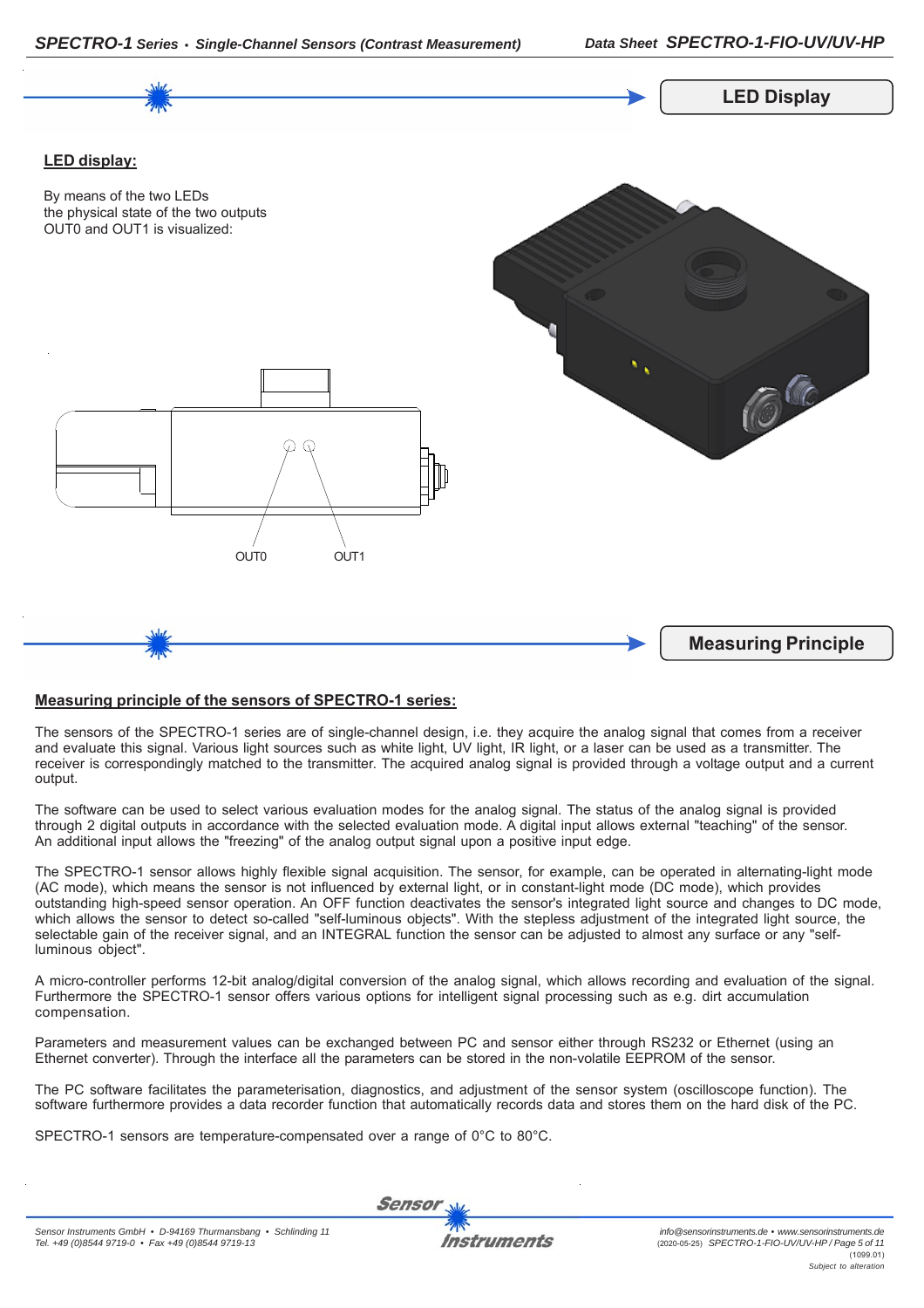#### **Parameterization**

#### **Windows® user interface:**

*(The current software version is available for download on our website.)*



The PC software SPECTRO1-Scope facilitates the parameterization, the diagnosis, and the adjustment of the sensor system (oscilloscope function). Moreover, the software features a data recorder function that allows the automatic recording of recorded data and the saving of those at the hard disk of the PC.

Parameters and measurement values can be exchanged between PC and sensor either through RS232 or Ethernet (using an Ethernet converter). Through the interface all the parameters can be stored in the non-volatile EEPROM of the sensor.



The SCOPE tab visualises an oscilloscope.

CLOSE

 $128$ 

 $\left| \cdot \right|$ 

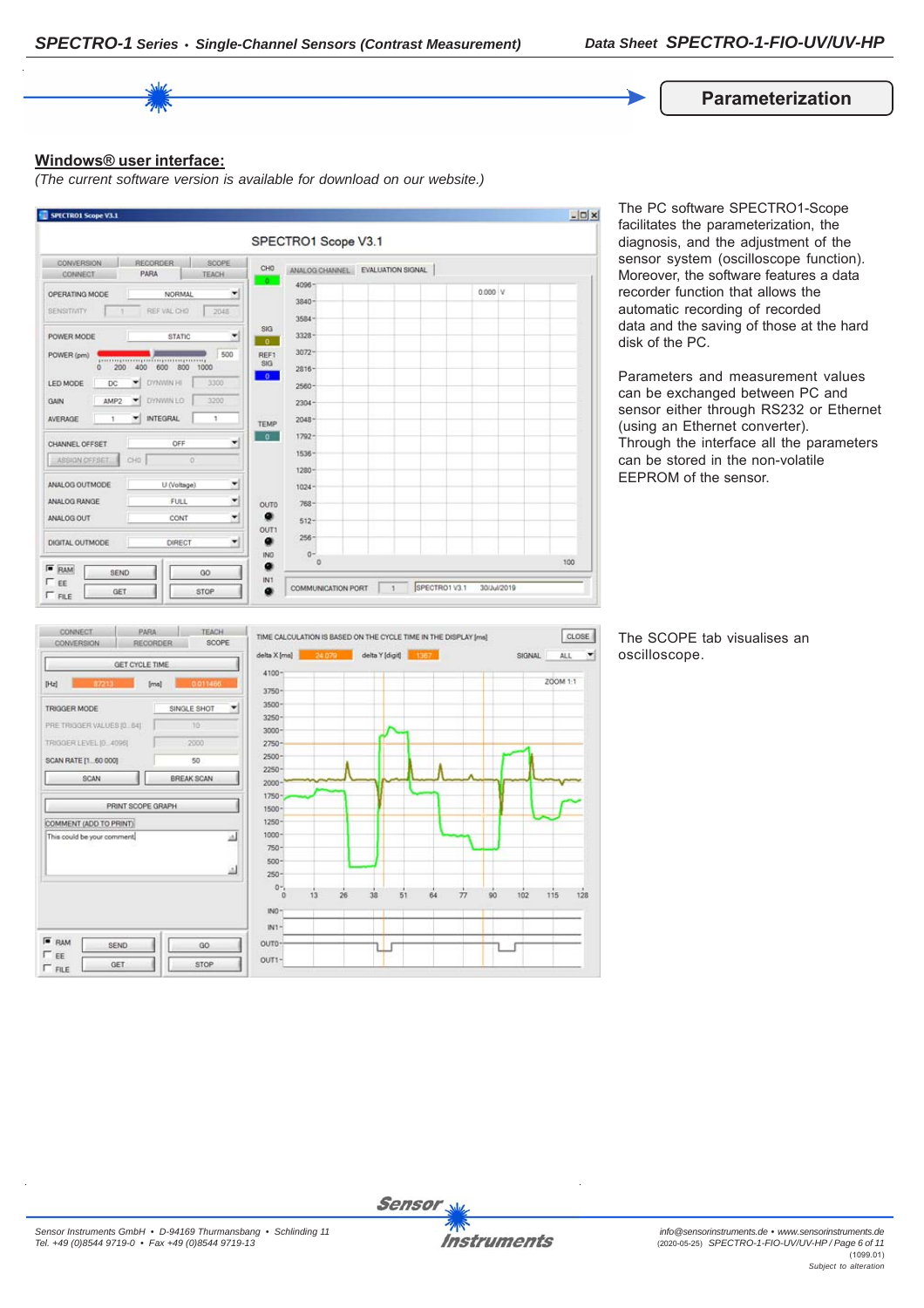

# **Firmware update by means of the software "FirmwareLoader":**

| <b>FIRMWARE LOADER V1.1</b>                                                | $\Box$                            |  |  |
|----------------------------------------------------------------------------|-----------------------------------|--|--|
| <b>ESTABLISH CONNECTION</b>                                                |                                   |  |  |
| SELECT COMPORT [1256]<br><b>BAUDRATE</b>                                   | <b>TRY TO CONNECT</b><br>115200   |  |  |
| <b>FIRMWARE UPDATE</b>                                                     |                                   |  |  |
| <b>READ FIRMWARE FROM DISK</b>                                             | <b>CLEAR WINDOW</b>               |  |  |
| <b>ARM FIRMWARE LOADER</b>                                                 | <b>DISARM FIRMWARE LOADER</b>     |  |  |
| IT IS STRONGLY RECOMMENDED TO UPDATE THE FIRMWARE ACCORDING TO THE MANUAL! |                                   |  |  |
| SPECTRO3 V4.0<br>RT May 09 2012                                            |                                   |  |  |
|                                                                            |                                   |  |  |
|                                                                            |                                   |  |  |
|                                                                            |                                   |  |  |
|                                                                            |                                   |  |  |
|                                                                            |                                   |  |  |
|                                                                            |                                   |  |  |
|                                                                            |                                   |  |  |
|                                                                            |                                   |  |  |
|                                                                            |                                   |  |  |
|                                                                            |                                   |  |  |
|                                                                            |                                   |  |  |
| <b>CREATE EEPROM BACKUP</b>                                                |                                   |  |  |
| READ EEPROM DATA FROM SENSOR                                               | <b>SAVE EEPROM DATA TO SENSOR</b> |  |  |
| EEPROM TRANSFER FILE d:\BackupFiles\EEPROM_Backup 1131.dat                 |                                   |  |  |

The software "Firmware Loader" allows the user to perform an automatic firmware update. The update will be carried out through the RS232 interface.

An initialisation file (xxx.ini) and a firmware file (xxx.elf.S) are required for performing a firmware update. These files can be obtained from your supplier. In some cases an additional firmware file for the program memory (xxx.elf.p.S) is also needed, and this file will be automatically provided together with the other two files.

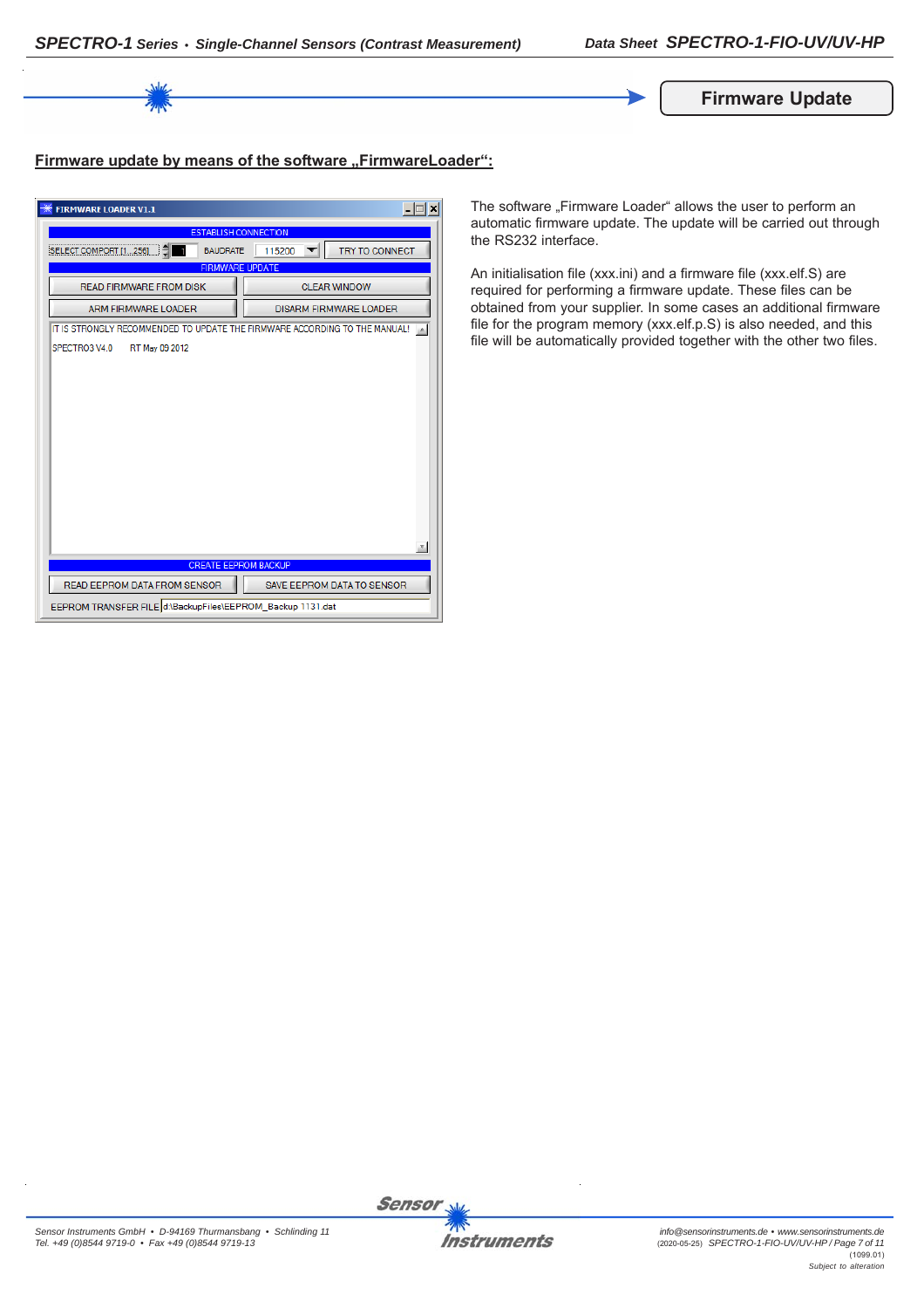

#### **UV Fiber Optics**

**Available standard fiber optics:** (further types of fiber optics available on request)

**UV reflected light fiber optics R-S-A1.1-(1.5)-...-22°-UV R-S-A2.0-(2.5)-...-22°-UV R-S-A3.0-(3.0)-...-22°-UV R-S-R1.1-(3x0.5)-...-22°-UV R-S-R2.1-(6x1)-...-22°-UV** available in standard length 600mm or 1200mm)

**UV transmitted light fiber optics D-P-B3.0-(2.5)-600-22°-UV D-S-A2.0-(2.5)-600-22°-UV D-S-A3.0-(3.0)-600-22°-UV** (standard length 600mm)

#### **Please note:**

For operation with the SPECTRO-1-FIO-UV/UV-HP

solely UV light optical fibers with a beam opening angle

of 22° are to be used!

#### **Characteristics:**



Light-conducting glass fibers are optical components that allow the transmission of light through any curved path based on the principle of total reflection. The individual fiber is composed of high-break core glass and low-break cladding glass. The light beams entering the core glass within the critical angle are guided through the fiber by way of reflection at the core/cladding contact surfaces (step index fiber). The highly flexible optical fibers are made of bundled individual glass fibers. The ends are each glued into a sensor head and a connector. The faces are optically polished. For protection against mechanical, chemical, or thermal destruction the optical fibers are provided with a corresponding protective sheath.

### **Order Code:**



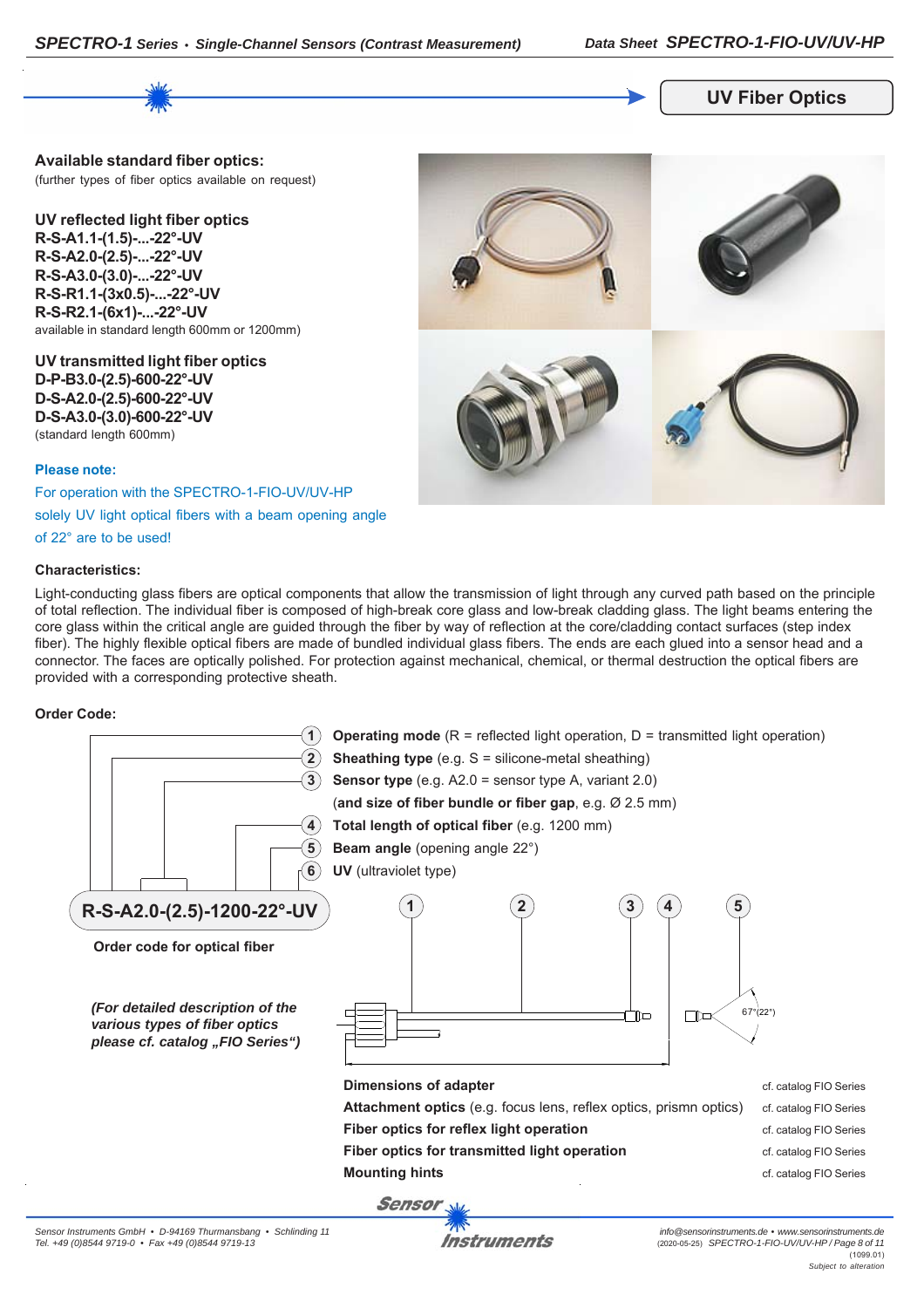